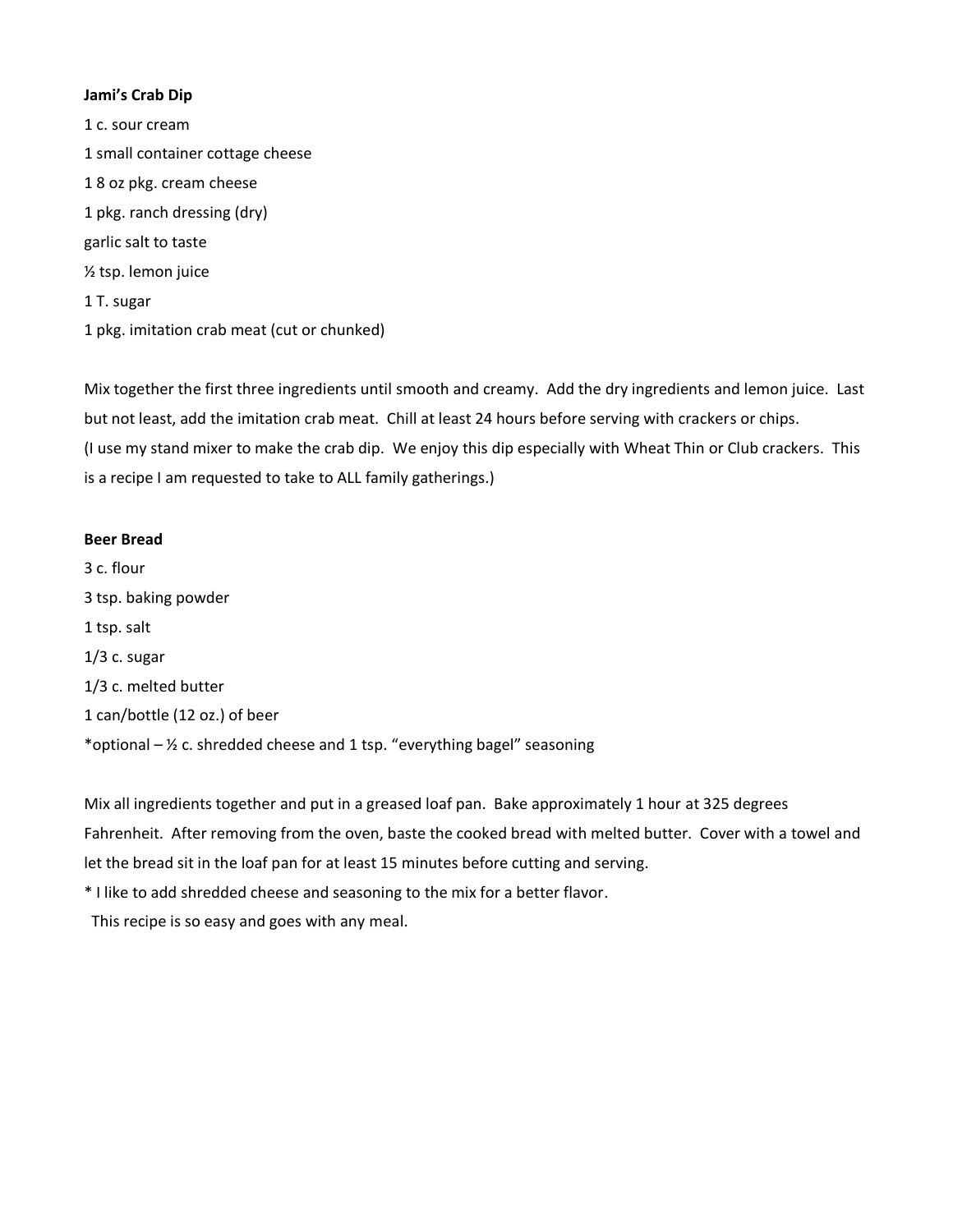## **Pumpkin Bars**

2 c. sugar 4 eggs 2 c. pumpkin (1 small can) 1 c. oil 1 tsp. baking soda 2 tsp. baking powder 2 c. flour ½ tsp. cinnamon Cream sugar and eggs, then add oil. Add pumpkin and continue to cream. Add dry ingredients and mix. Bake at 350 degrees Fahrenheit for 20 to 30 minutes. (The recipe calls for a greased 11 x 15 pan, but I use a pan I inherited from my great-grandmother that measures  $10 \times 16 -$  You can also use a 9 x 13 pan for a thicker, more

#### **Cream Cheese Frosting**

6 oz. cream cheese 8 T. margarine or butter 2 tsp. vanilla 2 T. milk 6 c. of powdered sugar This recipe is good for any occasion, not just holidays.

cake-like bar). Cool and frost with cream cheese frosting.

## **No Fail Microwave Peanut Brittle**

- 1 c. white sugar
- ½ c. light corn syrup
- 1 c. salted peanuts (you can use mixed nuts too)
- 1 tsp. butter
- 1 tsp. vanilla extract
- 1 tsp. baking soda

Butter a cookie sheet. Combine sugar and corn syrup in a 2-quart glass bowl. Microwave on high for 4 minutes. Stir in nuts and microwave on high for 3  $\frac{1}{2}$  minutes more, then stir in butter and vanilla and microwave for 1  $\frac{1}{2}$ minutes. Stir in baking soda until light and foamy. Pour onto cook sheet and spread thin. When cool, break into pieces and serve.